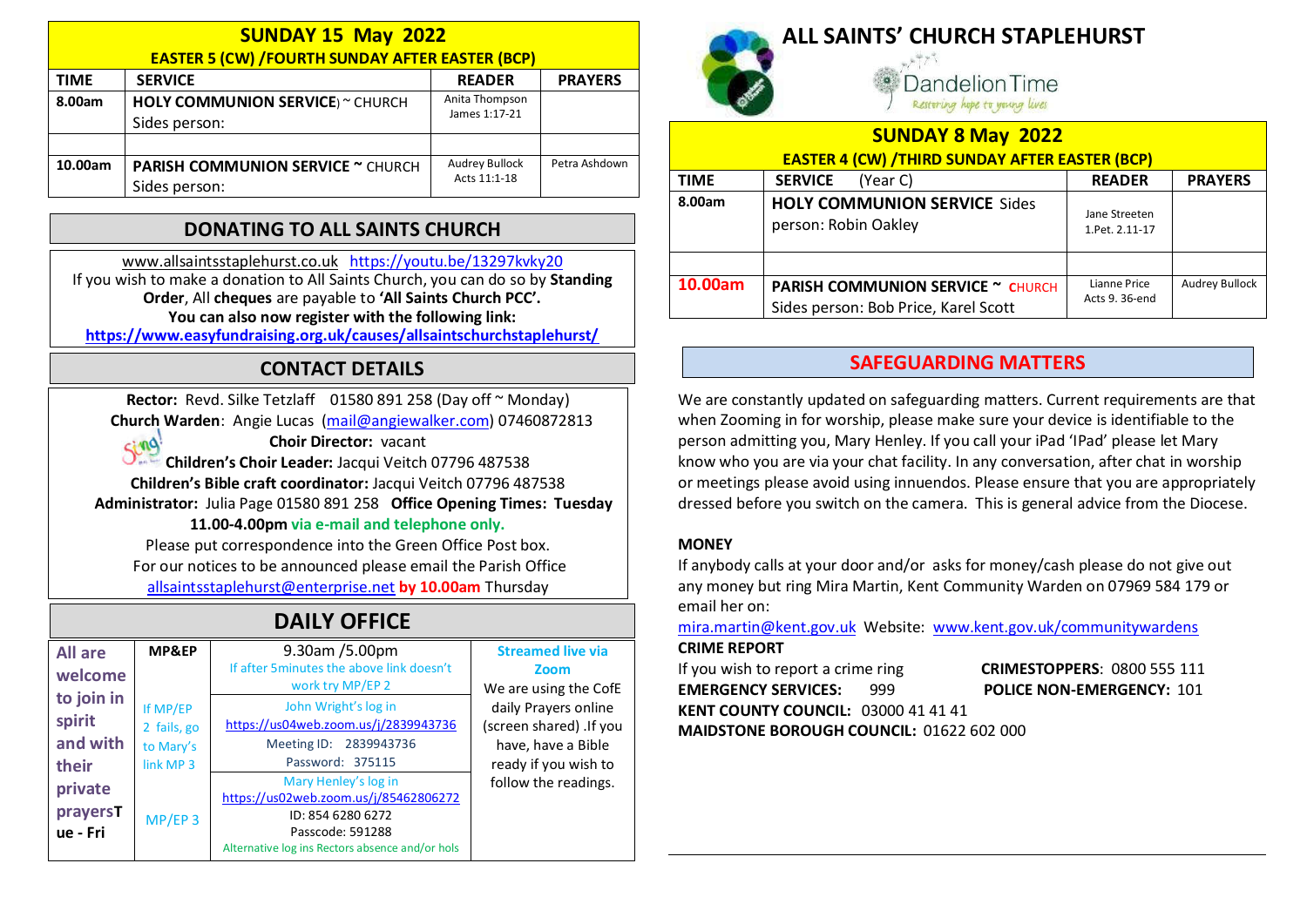#### WE PRAY FOR

HEALTH, HEALING & SUPPORT GROUP Please let us know if you would like to be put on the Church prayer list, otherwise all prayer requests will be treated confidentially within the Prayer Group. The Communication of the Ron Dear, 1580 891 407 Those who are Sick: Sue Hollins, Julie Aitken, Iris Bunch, Sarah Baines, Mark McCarthy, Catherine Abbott, Chris Davies, Lesley Franklin, Roy Jones, Sachin Shah, Amelia Hamilton, Abigail Sharpe, David Gascoyne, Jeremy Rutaraka, Michael House, Marie (nee Green), Norman Wallis, Tony Emery, Colin Whatmore, Robert Blondizik.

Lift these and all in need into the healing light of Christ

Home Communion: Ron Dear, Dorothy Hegarty, Jane Scarff, Barbara Chrimes, Doreen Burton, Ted Hall AB/MH Abbotsleigh: | HC 1 Wed/month 11.00am for inform. speak to ST/MT Staplehurst Manor: HC 2/4 Wed/month 11.30am for inform. speak to MH/ST Iden Manor: | HC 3 Thu/month 3.30pm for inform. speak to MT/ST  $\overline{C}$ Ann Fulcher (The Good Shepherd),Please contact David Jones on 01622741474 de la m Maidstone Home | Des Liddicoat (Cedardale Residential, Queen Road, Maidstone, ME16 0HX, 01622 752117) Those who have died: | Eileen Chapman Burial of Ashes: Diane Williams Fri 6 May 22, 11.00am, C+yard, ST preceded by Memorial Service in Church Elizabeth & Derek Fraser Fri 5 Aug 22, 12.00pm C-yard MT Burial: Eileen Chapman Fri 6 May 22, 2.30pm C+yard MT Baptisms: | Finley Pascoe Sat 7 May 22 11.00am ST Laurence Deeble-Rogers Sat 21 May 22 11.00am ST Paige St Clair Sat 28 May 22 11.00am MT Oscar Harrison Sat 4 June 22 11.00am MT Teddie Ponton Sat 25 June 22 11.00am MT Sophie Perry Sat 2 July 22 11.00am ST Martha Collins Sat 16 July 22 11.00am ST Darcey Clarke Sat 23 July 22 11.00am ST Isobel Mercier Sat 20 Aug 22 11.00am ST Ottile Mercier Sat 20 Aug 22 11.00am ST Bertie Terry Sat 27 Aug 22 11.00am MT Weddings: Joshua Witham & Jessica Dunn Sat 11 June 22 1.00pm MT James Taylor & Pierina Bravin Sat 6 Aug 22 2.00pm ST Wedding Blessing Sun 7 Aug 22 1.00pm ST Lee Harrison & Charlotte Spirito Sat 3 Sep 22 tbc. ST Wedding Blessing Sat 1 Oct 22 6.00pm ST

#### DATES FOR YOUR DIARY

| Date             | <b>Time</b>        | What                                              | Where         |
|------------------|--------------------|---------------------------------------------------|---------------|
| <b>MAY</b>       |                    |                                                   |               |
| Thu <sub>5</sub> | 7.30pm             | <b>PCC MEETING</b>                                | $\sim$ Zoom   |
| Fri 6            | 11.00am            | <b>MEMORIAL SERVICE:</b> T/L Diane Williams       | ~Church/yard  |
|                  |                    | followed by Burial of Ashes<br>ST                 |               |
| Fri<br>6         | 2.30 <sub>pm</sub> | <b>FUNERAL: Eileen Chapman</b><br>MT              | ~Church/yard  |
| Sat 7            | 11.0am             | <b>BAPTISM</b> : Finley Pascoe<br>( ST)           | $\sim$ Church |
| <b>Wed 11</b>    | 7.30 for           | <b>APCM</b>                                       | $\sim$ Church |
|                  | 8.00pm             |                                                   |               |
| <b>Thu 12</b>    | 7.30pm             | 1st PCC meeting                                   | ~PARISH ROOM  |
| Fri 13           | 10.00am            | Seeting up Church for the ECO DAY                 | $\sim$ Church |
| Sat 14           | $8.00 -$           | <b>ECO DAY.</b> Please see poster for details     | $\sim$ Church |
|                  | 4.00pm             |                                                   |               |
| <b>Sun 17</b>    | 3-4.00pm           | <b>GRIEF CAFE</b>                                 | ~PARISH ROOM  |
| <b>Wed 18</b>    | 7.30pm             | <b>Friends of All Saints AGM</b>                  | ~PARISH ROOM  |
| <b>Fri 20</b>    | 12.00pm            | <b>Burial of Ashes: T/L Elaine Martin (Father</b> | ~Churchyard   |
|                  |                    | Patrice)                                          |               |

## APCM

#### **Annual Parochial Church Meeting (APCM)**

Please note the new date. Due to Covid we could not meet our deadlines and had to reschedule. I apologise for any inconvenience.

#### DATE: WEDNESDAY 11 May 2022

TIME: 7.30 for 8.00pm

PLACE: ALL SAINTS CHURCH

GOOD NEWS

Q I

Money does not have to be collected by the Christian Aid envelope deliverer. It is up to the individual to take it to designated places. Envelopes are in the Church vestibule for you to deliver either in your road or the roads where-ever you do your dog walks, daily running or walking. Christian Aid Week is May 15th to 21st. Thank you for your help